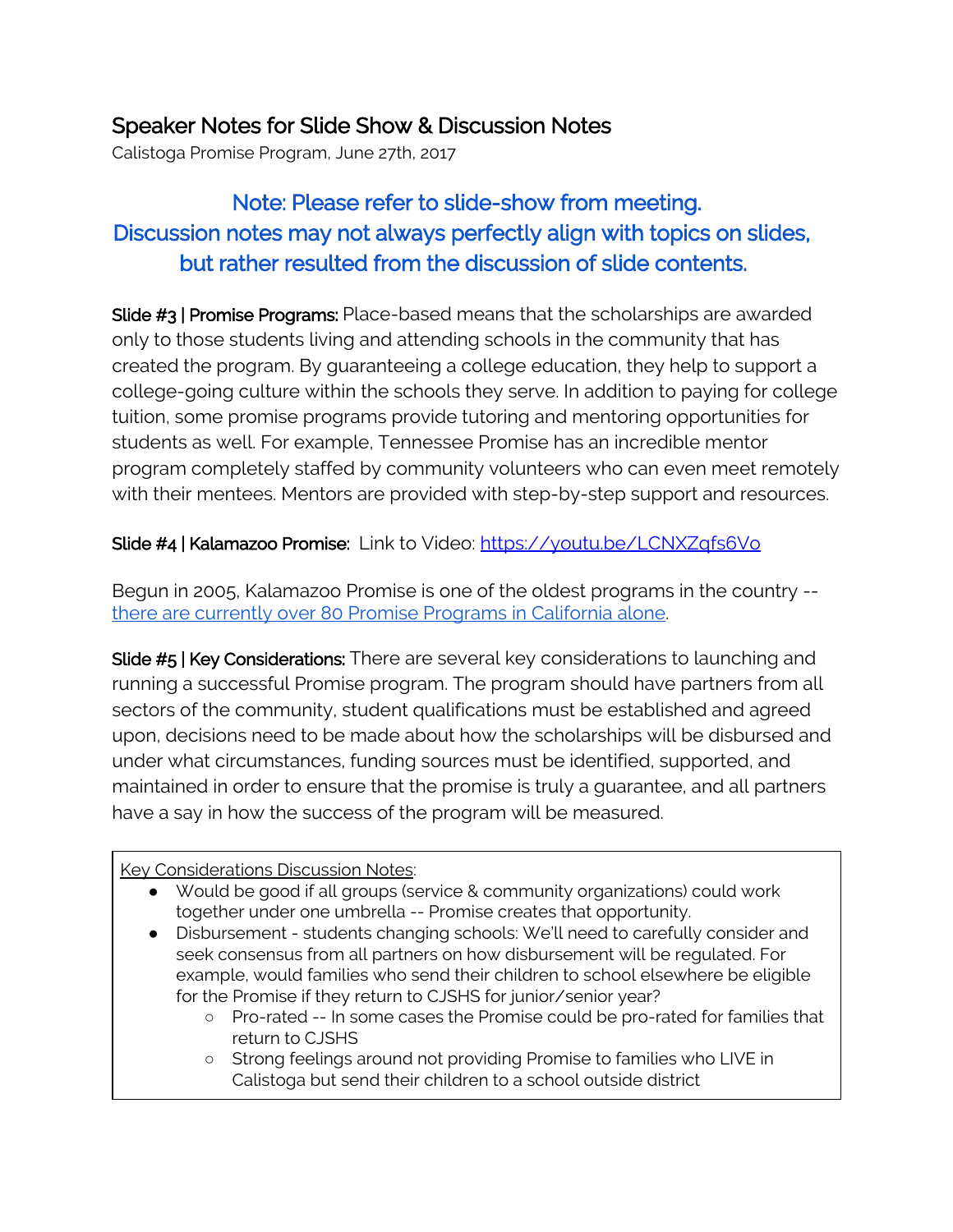- Could be reviewed case-by-case, as some families take children to schools where they work.
- Proposal: What if there were 10 different criteria and a family would be required to meet a set number of those criteria in order to be eligible? Would give the program some options in terms of deciding if a particular family/student is eligible
- Mentioned that currently 65 families are sending their students to school outside of Calistoga. It seems unlikely that many would return for just their senior year, so hopefully this would not be a big issue.
- Babies born in Calistoga -- Could begin offering a savings plan (TIAA funding / savings bonds to babies born to families in Calistoga who plan to stay in Calistoga and enroll in Calistoga schools.
	- There are also funding models that match contributions, so parents could add to the fund, but then their contributions could be matched. There was a program through the UpValley Family Center for home purchase that was structured this way.

Slide #6 | Partners: This a list of the various types of partners that have participated in the creation of the more than 80 promise programs currently operating in California. We do not need to limit ourselves to just these partners, nor do we necessarily need all of these partners to be successful.

Partners Discussion Notes:

List on slide 6 makes sense. Add "individual donors," who may be particularly involved in the savings bonds -- individuals who could make a \$500 contribution to the savings account to get it started, for example.

Partner roles will be clearly delineated. For example, College & Career Center responsible for organizing and running parent workshops at various stages so that parents/families as partners are informed and involved.

Slide #7 | Student Qualifications: These are Carla's suggestions, gleaned from the descriptions of other California promise programs. The program should be tailored to the needs of the community, and these qualifications should be a reflection of those needs.

### Student Qualifications Discussion Notes:

- From a Calistoga school (graduate)
- Increase the community service requirement for graduation. Make sure students are performing community service throughout their education -- not just giving back to their community, but also experiencing various career possibilities.
- Partner outreach -- community partners could come and do outreach earlier. Look at involving students in community issues and opportunities to contribute earlier so they are prepared to engage as soon as possible/appropriate.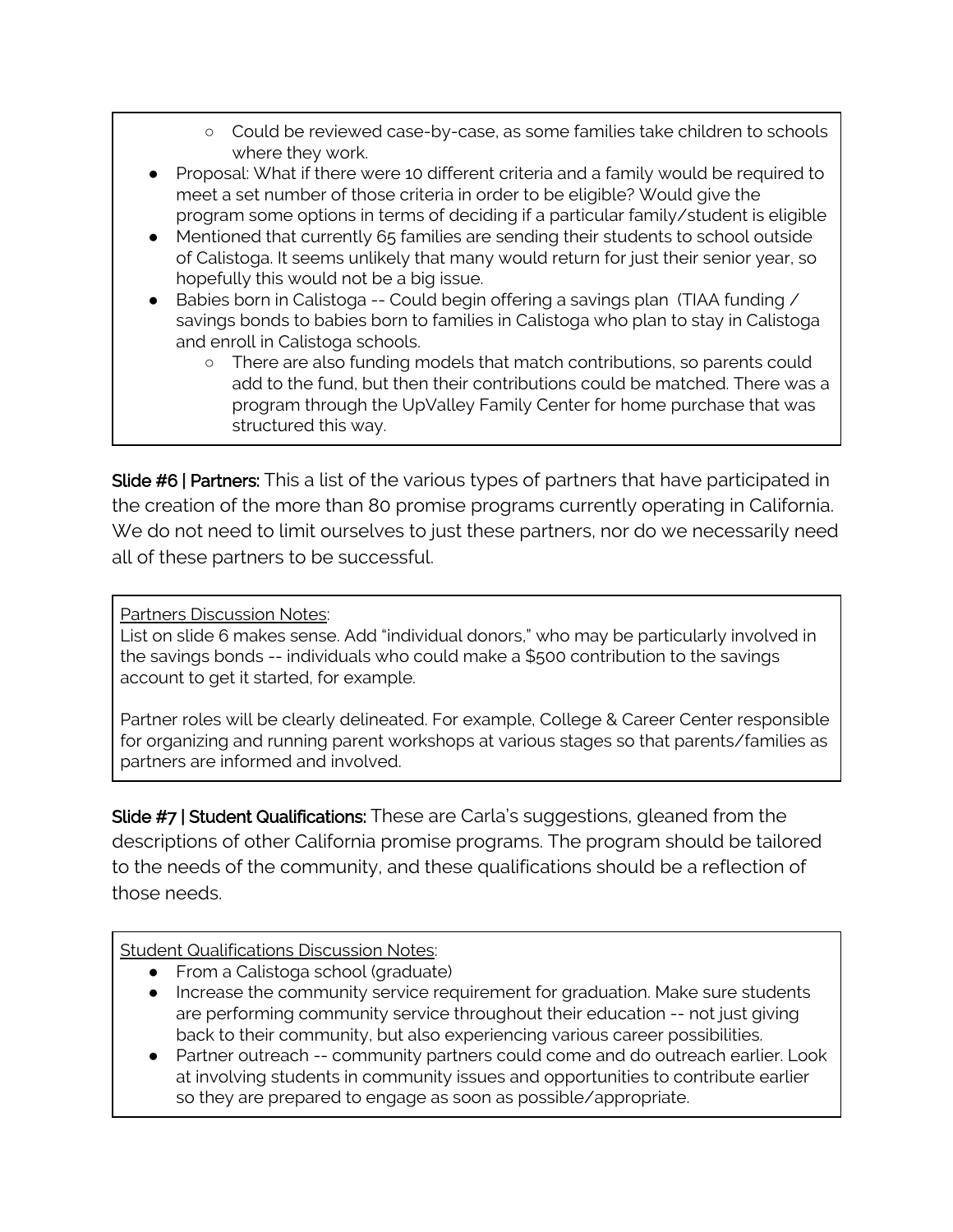- What does "Leadership" mean in the context of a student qualification? It could be older students mentoring younger students, but it could also be young people working to lead the way on various community projects/initiatives.
- Parent accountability How do we shape the parent commitment? Carla will get copies of possible contracts, with possibility for students to participate even if parents won't. These should be easy to obtain through other College Promise Programs.
- Add a residency qualifier to attend Calistoga Schools for set number of years -disqualify if you live here but attend elsewhere? (maybe attend junior senior year -- "demand respect we deserve" as a district.

Slide #8 | Funding Choices: A last dollar scholarship is what I see as most beneficial for our students who are qualified to attend four-year universities. It is that funding gap that prevents qualified students from beginning their education at a four-year university. Once they begin at a two-year, the amount of time required to degree completion can become another financial obstacle, which prevents persistence. The funding gap is also the main reason students who go directly to a four-year university struggle to persist and complete.

Oakland Promise has taken a "cradle to career" approach and all infants born into poverty in Oakland have a college savings account opened in their names.

Funding Choices Discussion Notes:

- Mentoring programs to encourage 4-year attendance
- Computer access for students to take community college classes here in Calistoga -- this could facilitate dual enrollment too, which would help students with timely degree completion.
- Include trade schools if possible/necessary. Some students need to attend a trade school if the training/certificate they desire is not available at a California community college. These students should definitely be included in the Promise.
- Catch them young! Really need to reach and inspire students and families @ the elementary level.
	- College & Career Center role in encouraging kids -- how reach down to elementary?
- Mindset of you can do anything! Example: "That Class."
	- Could do savings bonds @ 3 different benchmarks -- sets the stage for persistence and success.

Slide #9 | Funding Sources: From "A Collection of Program Profiles" by WestEd

Funding Sources Discussion Notes: